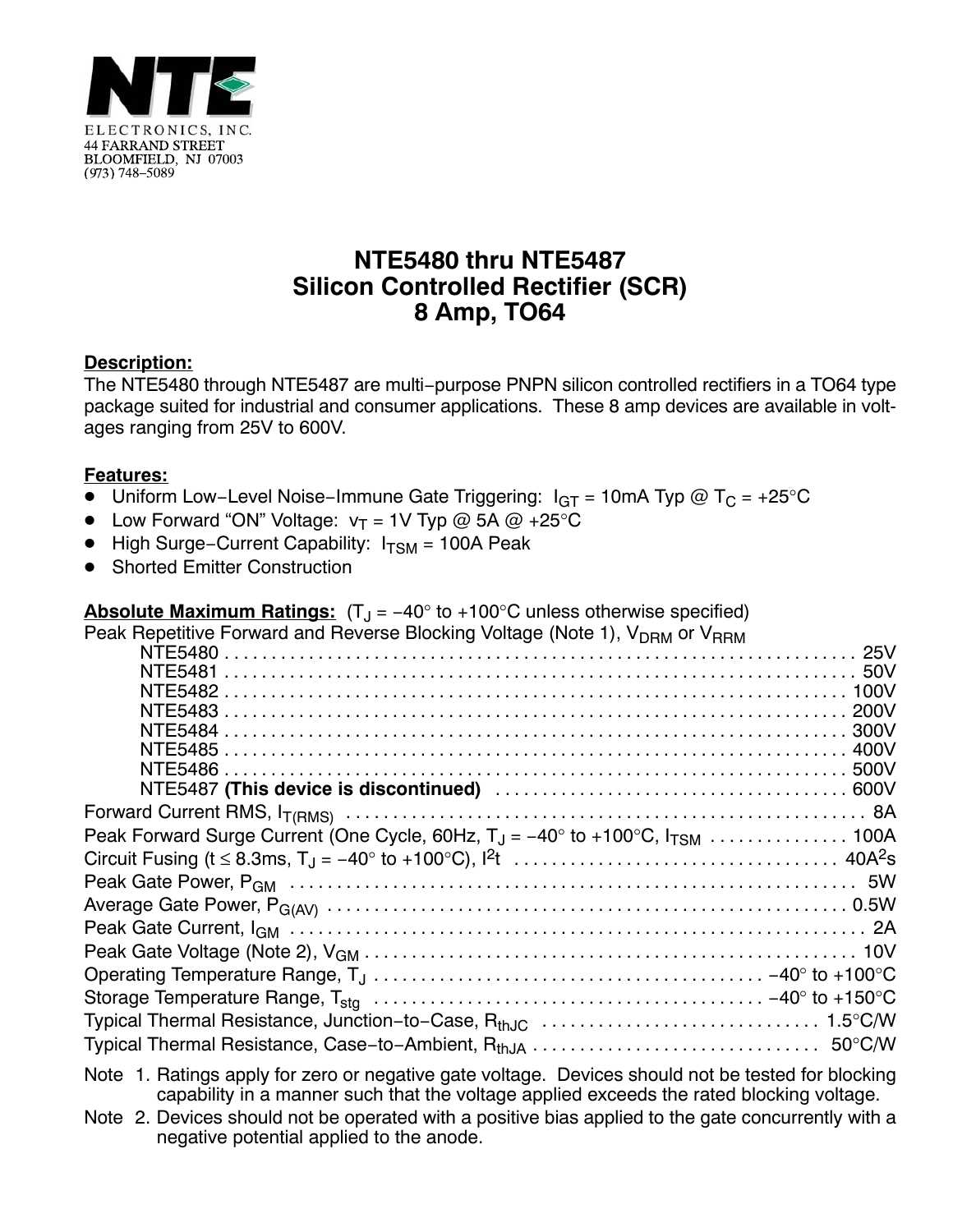| <b>Electrical Characteristics:</b> $(T_C = +25^{\circ}C$ unless otherwise specified) |  |
|--------------------------------------------------------------------------------------|--|
|--------------------------------------------------------------------------------------|--|

| <b>Parameter</b>                                         | <b>Symbol</b>                      | <b>Test Conditions</b>                                                           |                                             | Min                      | <b>Typ</b>               | Max                      | <b>Unit</b> |
|----------------------------------------------------------|------------------------------------|----------------------------------------------------------------------------------|---------------------------------------------|--------------------------|--------------------------|--------------------------|-------------|
| Peak Forward or Reverse<br><b>Blocking Current</b>       | I <sub>DRM</sub> ,<br><b>I</b> RRM | Rated V <sub>DRM</sub> or V <sub>RRM</sub> ,<br>Gate Open                        | $T_{\rm J} = +25^{\circ}C$                  |                          |                          | 10                       | μA          |
|                                                          |                                    |                                                                                  | $T_{\rm J}$ = +100°C                        |                          |                          | $\overline{2}$           | mA          |
| Gate Trigger Current (Continuous DC)                     | $I_{\text{GT}}$                    | $V_D$ = 7V, R <sub>L</sub> = 100Ω,                                               |                                             | $\overline{\phantom{0}}$ | 10                       | 30                       | mA          |
|                                                          | Note 3                             |                                                                                  | $T_C = -40$ °C                              |                          | —                        | 60                       | mA          |
| Gate Trigger Voltage (Continuous DC)                     | $V_{GT}$                           | $V_D = 7V$ , R <sub>1</sub> = 100 $\Omega$                                       |                                             | $\qquad \qquad -$        | 0.75                     | 1.5                      | V           |
|                                                          |                                    |                                                                                  | $T_{\rm C}$ = $-40^{\circ}$ C               |                          |                          | 2.5                      | V           |
|                                                          |                                    |                                                                                  | $T_{\rm J}$ = +100°C                        | 0.2                      | $\overline{\phantom{m}}$ | $\qquad \qquad$          | V           |
| Forward "ON" Voltage                                     | V <sub>TM</sub>                    | $I_{TM}$ = 15.7A, Note 4                                                         |                                             | $\overline{\phantom{0}}$ | 1.4                      | 2.0                      | V           |
| <b>Holding Current</b>                                   | Iн                                 | $V_D$ = 7V, Gate Open                                                            |                                             | $\overline{\phantom{0}}$ | 10                       | 30                       | mA          |
|                                                          |                                    |                                                                                  | $T_C = -40$ °C                              |                          |                          | 60                       | mA          |
| Turn-On Time $(t_d + t_r)$                               | $t_{on}$                           | $I_G = 20 \text{mA}$ , $I_F = 5 \text{A}$ , $V_D = \text{Rated } V_{\text{DRM}}$ |                                             | -                        |                          | $\overline{\phantom{0}}$ | μs          |
| Turn-Off Time                                            | $t_{\rm off}$                      | $I_F = 5A$ , $I_R = 5A$ ,                                                        |                                             |                          | 15                       |                          | μs          |
|                                                          |                                    | $dv/dt = 30 V/\mu s$                                                             | $T_J = +100$ °C,<br>$V_D$ = Rated $V_{DRM}$ |                          | 25                       |                          | μs          |
| <b>Forward Voltage Application Rate</b><br>(Exponential) | dv/dt                              | Gate Open, $T_{\text{J}} = +100^{\circ}C$ ,<br>$V_D$ = Rated $V_{DRM}$           |                                             |                          | 50                       |                          | $V/\mu s$   |

Note 3. For optimum operation, i.e. faster turn−on, lower switching losses, best di/dt capability, recommended I<sub>GT</sub> = 200mA minimum.

Note 4. Pulsed, 1ms max., Duty Cycle ≤ 1%.